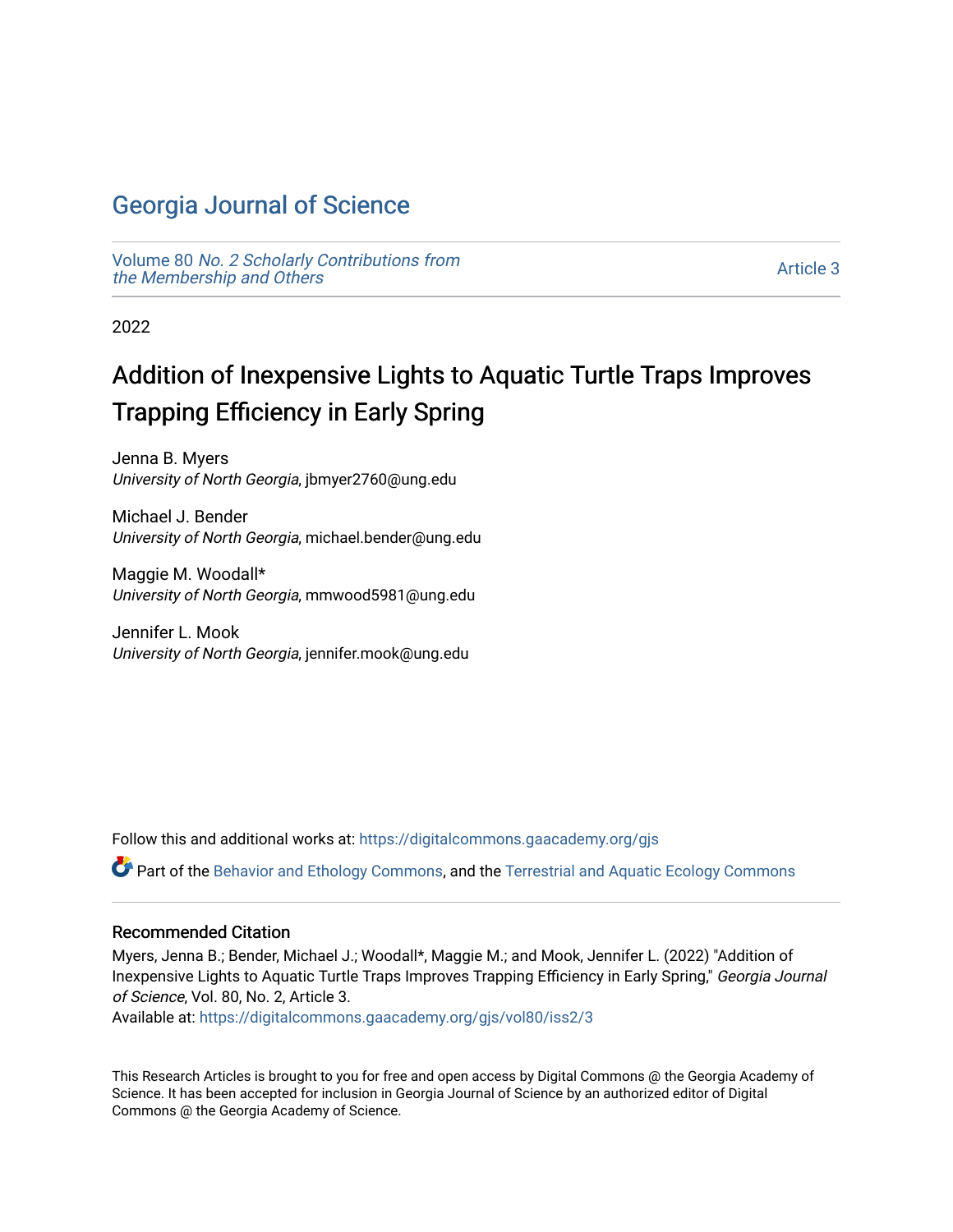# Addition of Inexpensive Lights to Aquatic Turtle Traps Improves Trapping Efficiency in Early Spring

### Acknowledgements

The University of North Georgia Department of Biology provided financial support for this project. We are grateful to Robin Myers for editorial comments that greatly improved early versions of this manuscript and to Olivia and Alexander Bender for assistance with fieldwork. Two anonymous reviewers provided helpful comments that improved the quality of this manuscript.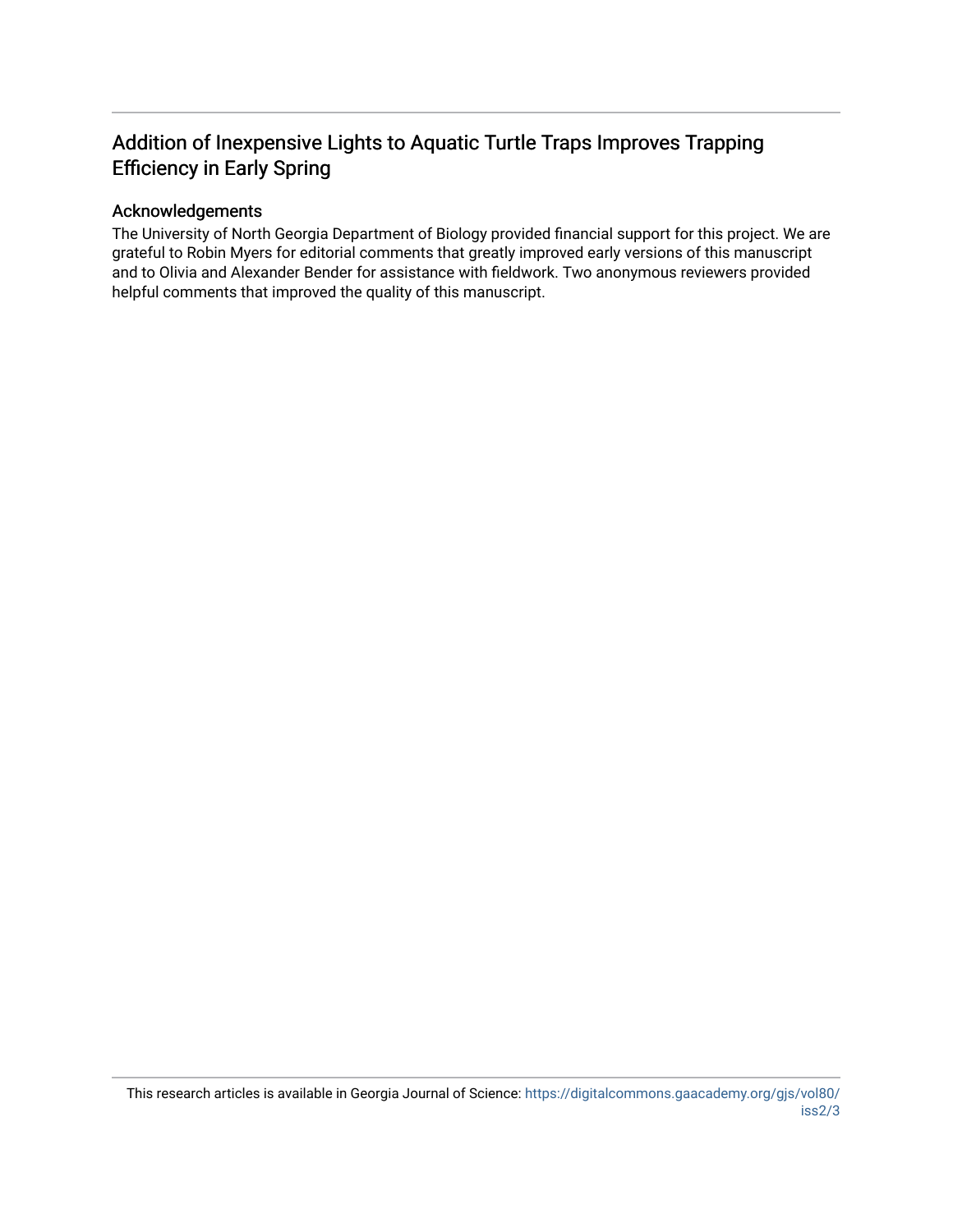# **ADDITION OF INEXPENSIVE LIGHTS TO AQUATIC TURTLE TRAPS IMPROVES TRAPPING EFFICIENCY IN EARLY SPRING**

Jenna B. Myers, M.J. Bender, Maggie M. Woodall, and J.L. Mook Department of Biology University of North Georgia 3820 Mundy Mill Road, Oakwood, Georgia, 30566 Corresponding author: michael.bender@ung.edu

*Abstract.* Aquatic turtles are essential contributors to many freshwater ecosystems, but they face a myriad of threats, necessitating periodic monitoring of population status. Increasing turtle trapping efficiency has the potential to improve conservation efforts, particularly when population sizes are low or sampling conditions are suboptimal. In an effort to improve trapping efficiency, we added LED lights to turtle traps in an attempt to attract kinosternid turtles. Our investigation into the effectiveness of LED lights as an attractant was based on evidence suggesting that these turtles may forage using both visual and olfactory cues. Lights significantly increased captures of kinosternid turtles during early spring, but the increased efficiency did not persist later in the season, possibly due to lights facilitating escape from traps as turtle activity levels increased. To our knowledge, this study is the first research into the efficacy of using lights to increase trapping success of freshwater turtles. Given our encouraging results during early spring and the low cost of LED lights, we encourage researchers to explore the possibility of adding lights to traps to increase captures in challenging trapping conditions.

*Keywords:* trapping efficiency, light bait, LED lights, turtle trapping, freshwater turtles, Kinosternidae, *Sternotherus odoratus*, *Kinosternon subrubrum*, visual cue

# **INTRODUCTION**

Turtles are essential contributors to ecosystem functioning because of the wide range of ecological processes they influence, including nutrient cycling, seed dispersal, vegetation control, soil formation and maintenance, and maintenance of habitat heterogeneity (Lovich et al. 2018). For a thorough discussion of the status and history of turtle ecology research we encourage readers to review Gibbons and Lovich (2019) and the numerous citations within. Unfortunately, many turtle populations are facing accelerating rates of decline, which is a growing conservation concern because depauperate turtle communities are less capable of fulfilling valuable ecological roles (Lovich et al. 2018; Stemle 2017, Stemle et al. 2019). While the primary threats to turtle populations are habitat destruction and overexploitation, population declines are exacerbated by a combination of factors that threaten many reptile species, such as invasive species, diseases, pollution, and climate change (Chandler et al. 2017; Gibbons et al. 2000; Lovich et al. 2018; Stemle 2017). Because there are a myriad of interacting factors that can potentially influence turtle populations, and also because declines in reptile populations are often difficult to detect (Gibbons et al. 2000; Stemle et. al 2019), it is important to monitor the status of turtle populations periodically (Chandler et al. 2017; Gibbons et al. 2000).

Monitoring the status of turtle populations typically requires the trapping and handling of individuals (Chandler et al. 2017), therefore, increasing trapping efficiency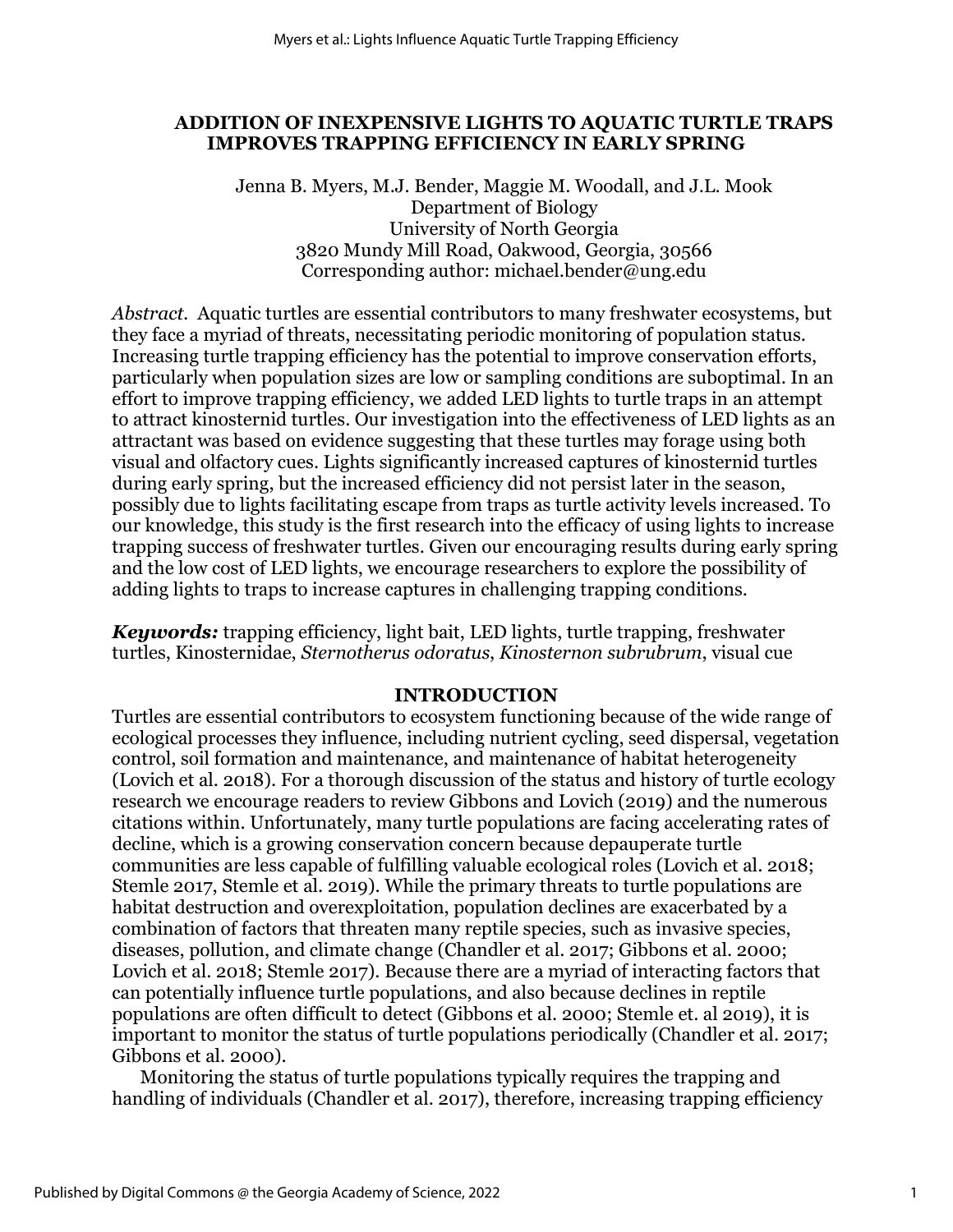can enhance conservation efforts (Antonishak et al. 2017; Liebgold and Carleton 2020). A greater trapping efficiency will be most impactful to population assessment when populations are small or trapping conditions are suboptimal (MacKenzie et al. 2005; Spence-Bailey 2010). Fortunately, researchers have been interested in increasing turtle trapping success for many decades (Cagle 1942; Chandler et al. 2017; Lagler 1943; Mali et al. 2012, 2014; Munscher et al. 2017; Oxenrider et al. 2019; Ream and Ream 1966; Tinkle 1958). In general, these studies document effective trap designs and compare effectiveness of various food baits. Although many food baits have been investigated in attempts to increase trap effectiveness, genetic evidence suggests that many aquatic turtles have reduced olfactory senses and therefore forage using visual cues and olfactory cues in concert (Hulse 1974; Schuyler et al. 2014; Vieyra 2011). Therefore, our objective for this project was to investigate the use of light bait in conjunction with food bait as an inexpensive and simple method to increase freshwater turtle trapping efficiency.

Light can serve as a behavioral cue for many animals (Liebgold and Carleton 2020; Ward et al. 2008) including sea turtles and Eastern painted turtles (*Chrysemys picta*; Liebgold and Carleton 2020; Roth et al. 2021; Witherington and Bjorndal 1991). While animal behaviors in response to lights is complex, positive phototaxis, movement towards light, may be related to feeding efficiency whereas negative phototaxis, movement away from light, may be related to increased predation risks (Longcore and Rich 2004). Although behavioral responses to light are often dependent on intensity and wavelength, many animals exhibit positive phototaxis and light baits have been successfully employed as attractants for marine invertebrates, fish, amphibians, and reptiles. (Antonishak et al. 2017; Liebgold and Carleton 2020; McLeod and Costello 2017; Wang et al. 2006; Witherington and Bjorndal 1991). However, to our knowledge lights have never been investigated as a method to increase trapping efficiency of freshwater turtles. We hypothesized that the addition of lights to shallow-water traps would improve capture success of species that exhibit nocturnal foraging activity during the early portion of the spring when turtle trapping is suboptimal, turtle movements are likely restricted (Ennen and Scott 2013; Rowe et al. 2009; Tuma 2006), alternative food items may be limited, and optimizing foraging activities could have survival and fitness consequences (Ford and Moll 2004; Mahmoud 1969).

#### **METHODS**

To determine if light baits affect turtle trapping efficiency, we used box-style traps to capture aquatic turtles in two ponds on the University of North Georgia campus in Hall County, Georgia. The two ponds were similar in size  $(\sim 0.6 - 0.8$ ha) in primarily lawnlike grassy areas with close proximity to anthropogenic features including buildings, roads, and parking lots. Traps were approximately 66 x 36 x 36 cm, constructed of metal hardware cloth with 1.27 cm mesh size, and based on a design used effectively for striped mud turtles (*Kinosternon baurii*) by Stemle (2017). Partially submerged traps allow small turtles to enter via a ramp opening that excludes larger turtles. This trap design was used to target turtles of the Kinosternidae family, including *Sternotherus odoratus* and *K. subrubrum*, which are small, non-basking, primarily benthic turtles which exhibit both nocturnal and diurnal activity (Carr and Mast 1988; Hulse 1974). Light baits were constructed by attaching 5mm blue LED lights to CR2032 lithium batteries with electrical tape. Lights were sealed inside a 50ml centrifuge tube, which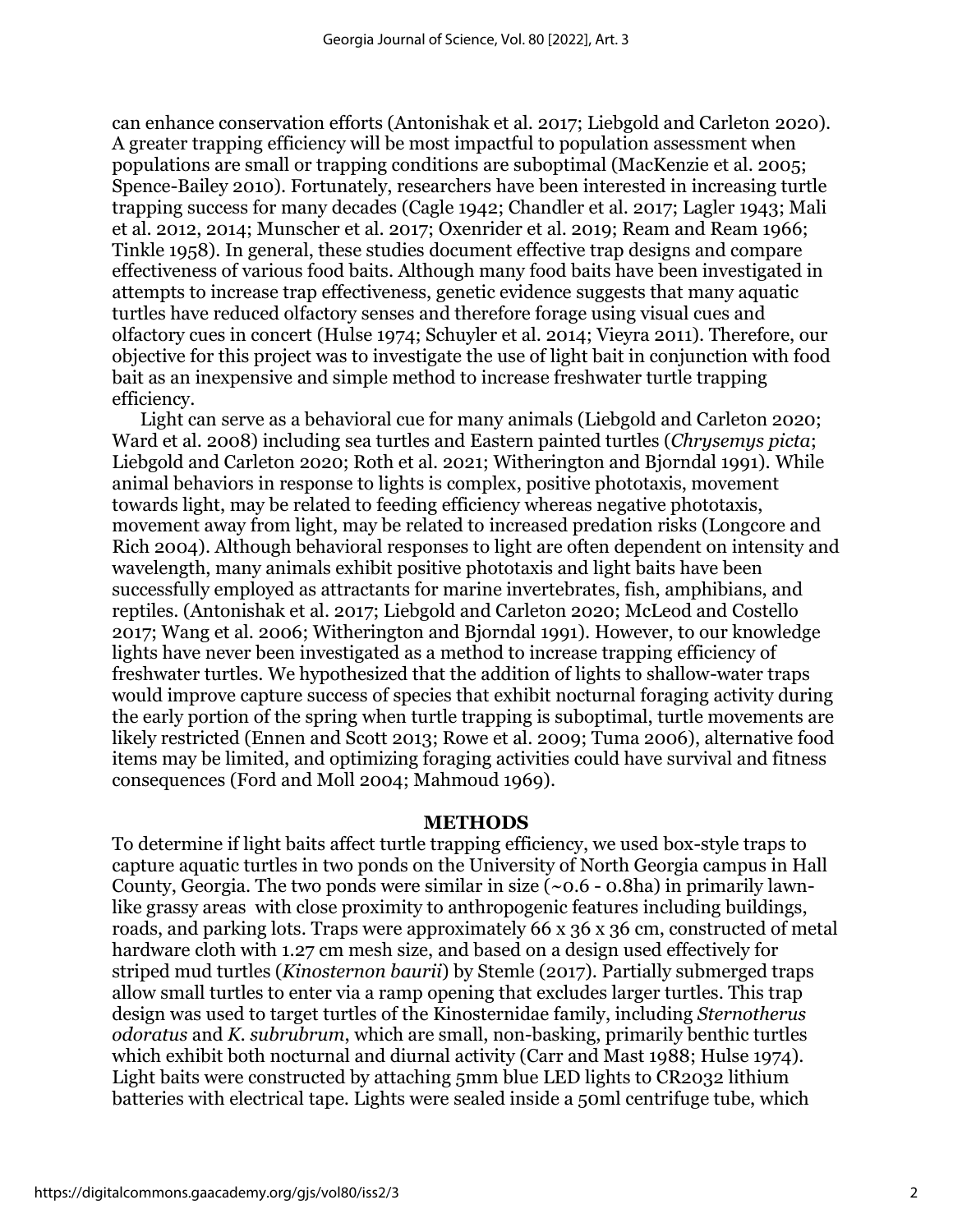was attached to the interior of the traps using a zip tie. Each light cost less than \$1.00 (battery =  $$0.42$ ; LED light =  $$0.02$ , centrifuge tube =  $$0.28$ ) to construct and would last approximately 7-10 days before the battery would expire and need to be changed.

Initially, 2-8 traps baited with hotdogs (Bar-S Brand Classic Jumbo Franks made with chicken and pork) were deployed 1 night/week until we confirmed turtle foraging activity in both sample ponds (i.e., bite marks on hotdogs or capture success). During all sampling activity after this point, all traps were baited with hotdogs, and light baits were randomly assigned to half of the traps. Ponds were not always sampled concurrently, but each night a pond was sampled four traps were deployed in the same pond (2 traps with light and 2 without) with  $\geq$ 10m between each trap. Traps were generally set between 9:00-13:00 and left undisturbed for approximately 24 hours. Throughout the remainder of this manuscript we refer to this ~24-hour sampling period as a 'sample night' and define a 'trap night' as a single trap deployed for ~24 hours. At the end of each sample night, traps were retrieved, number of captures was recorded, and all captures were identified to species based on morphological features (Jensen et al. 2008) before being released at the point of capture. Turtles were not marked prior to release, so recognition of recaptures in subsequent sample efforts was not possible. All traps were moved to new locations for consecutive sampling nights. Water temperature was measured using an analog tube thermometer in the margin of the pond when traps were retrieved.

We defined three sample periods for analyses: **early spring** (04 March-14 April 2021; 100 trap nights), **late spring** (19 April-29 April 2021; 40 trap nights) and **combined** (04 March-29 April 2021, 140 trap nights). The cutoff date between early and late spring was initially based on a perceived increase in turtle activity and a frequent absence of residual food bait at trap checks regardless of whether or not turtles were captured. The observed increase in activity was anecdotal, as we had no way to reliably assess the activity levels of turtles during this study; however, it is generally accepted that turtle activity increases from spring to summer (Ford and Moll 2004; Glorioso and Cobb 2012; Mahmoud 1969; Rowe et al. 2009; Tuma 2006). Subsequent analyses support the separation date between early and late spring periods as an important shift point for trap efficiency (Figure 1). Data from the early spring and late spring sample periods were combined for analysis to determine if any significant effects of light bait persisted throughout the entire study period.

For each analysis period, we calculated trap efficiency (number of kinosternid captures/number of trap nights) and conducted a Chi-square analysis in R (version 3.6.1) to determine if there was a significant effect of lights on captures. Chi-square analyses are appropriate when attempting to measure the amount of difference between the observed frequencies and expected frequencies for a particular set of data (Buckalew and Pearson 1981). For all Chi-square analyses, we assumed that, if light bait did not affect capture rate, 50% of captures should occur in traps that contained lights. All analyses excluded sample nights that were conducted before light baits were added, nights when one or more traps were disturbed by people, and any turtles captured that did not belong to the family Kinosternidae.

#### **RESULTS**

A total of 165 trap nights (a single trap deployed for ~24 hours) were conducted between 03 February and 29 April 2021, however 25 were excluded from all analyses. Fifty-five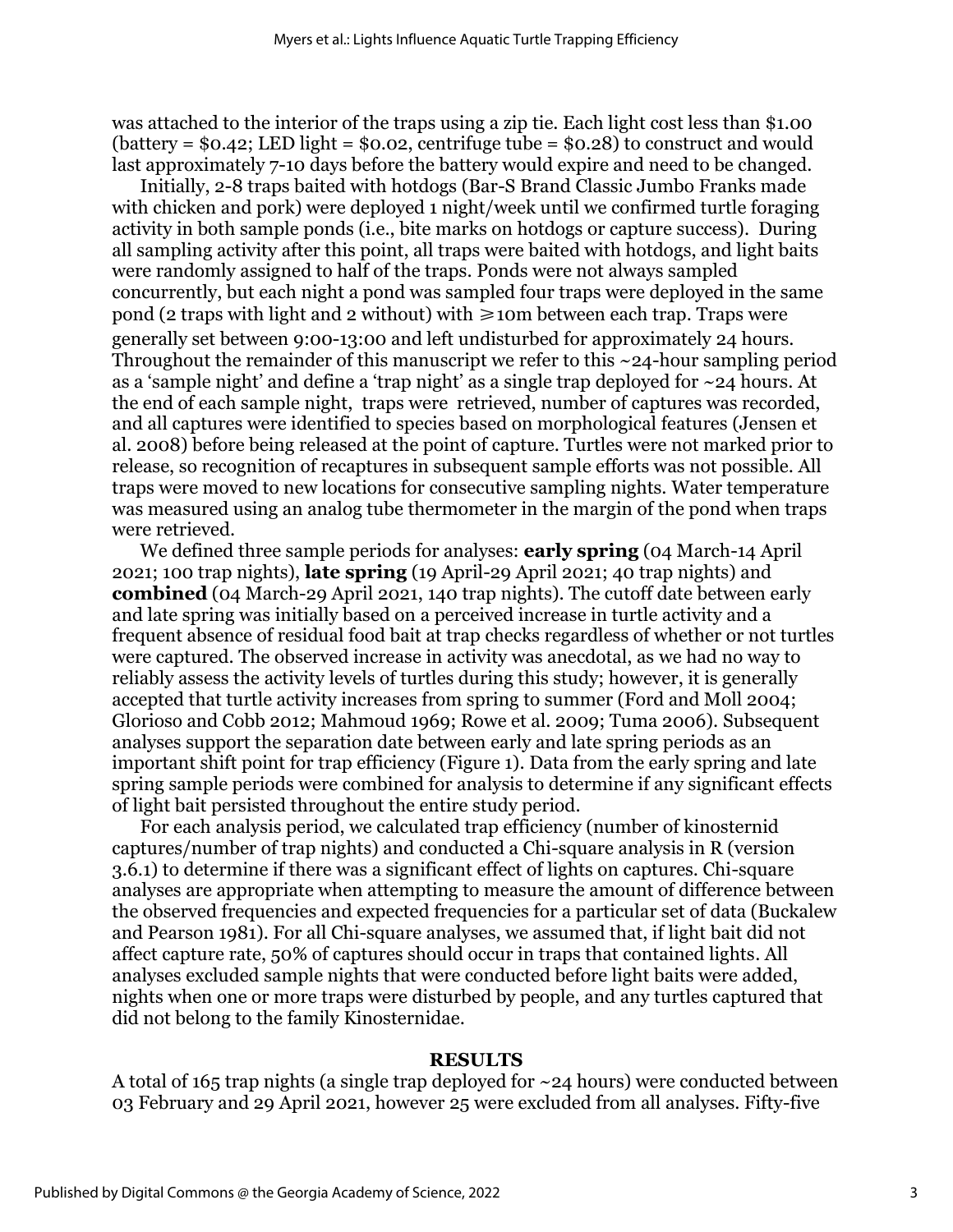turtles were captured, including *S. odoratus* (N=30), *K. subrubrum* (*N*=12), *Trachemys scripta* (*N*=10), and *Chrysemys picta* (*N*=3). The 140 trap nights and resulting captures used for analyses occurred over a 9-week period that spanned from 04 March to 29 April 2021, with at least 4 trap nights occurring each week. Average water temperature was significantly cooler during early spring (17<sup>o</sup>C) than late spring (22<sup>o</sup>C; t-test, t(108) =  $-8.867$ , p < .001).



*Figure 1.* Weekly capture efficiency of box-style freshwater turtle traps baited with hotdogs. Half the traps each week also had LED lights as additional attractants. Weekly capture efficiency is expressed as the number of kinosternid turtles (*Sternotherus odoratus* and *Kinosternon subrubrum*) captured per number of trap nights within a one-week period.

Within the **early spring** sample period (100 trap nights), there were 27 kinosternid captures, resulting in an overall trap efficiency of 0.27 turtles per trap night. *S. odoratus* comprised 20 of the captures (74%), and the remaining 7 captures were *K. subrubrum.*  Of these captures, 78% (*N*=21) occurred in traps that contained light baits and 22% (*N*=6) occurred in traps without light baits. Trap efficiency with light baits was 0.42 turtles per trap night, while the trap efficiency with only food bait was 0.12 turtles per trap night (Figure 1). Light baits significantly increased the number of captures *χ<sup>2</sup>* (1, *N*  $= 27$ ) = 8.33, *p* = .004.

During the **late spring** sample period, there were 8 kinosternid captures, including three *S. odoratus* and five *K. subrubrum.* Overall trap efficiency of the 40 trap nights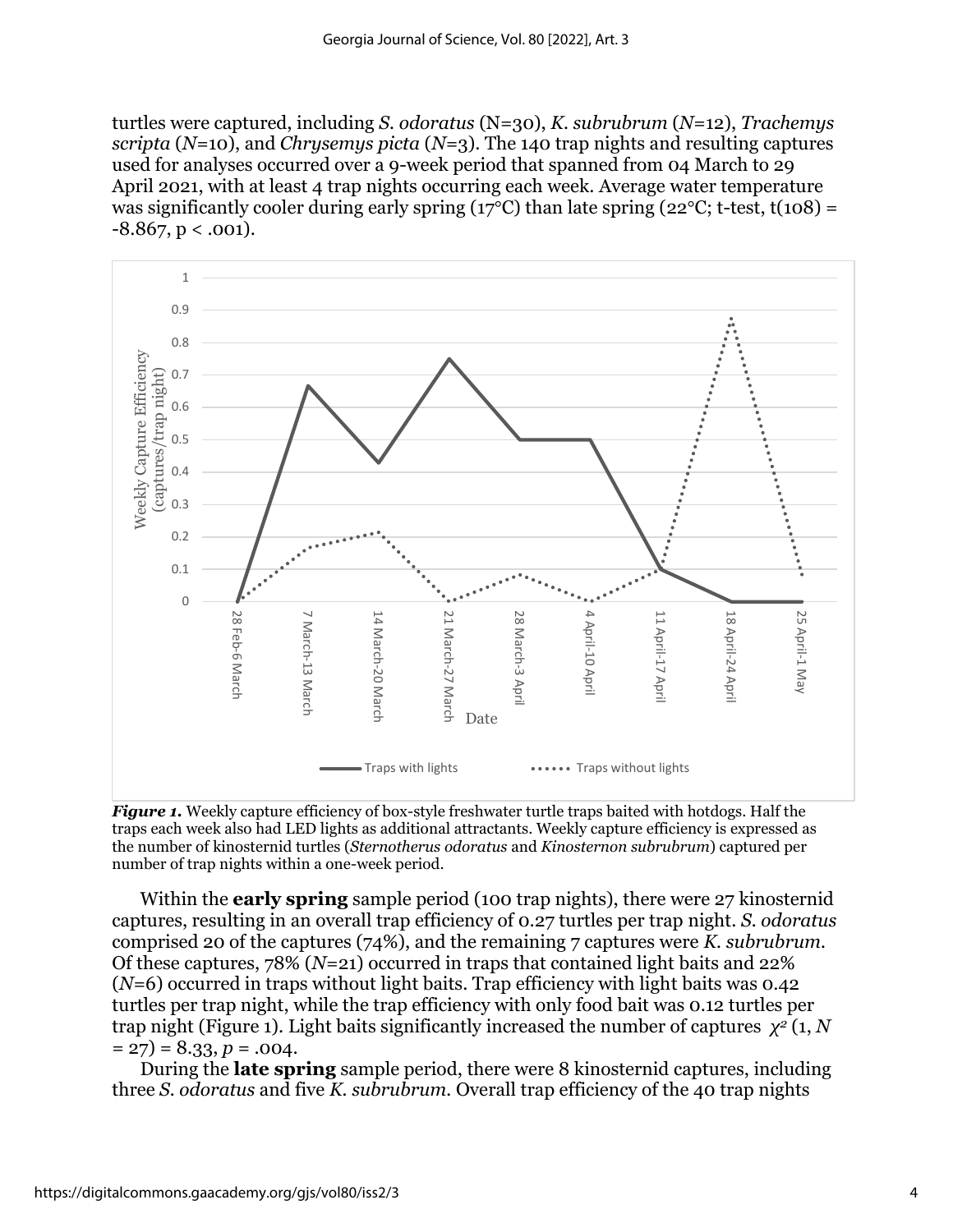was 0.2 turtles per trap night. No captures occurred in traps with light baits, although food bait was typically absent when checked. The trap efficiency with food bait only (no light bait included) was 0.40 turtles/per trap night. During late spring, lights significantly decreased the number of captures  $\chi^2$  (1,  $N = 8$ ) = 8,  $p = .005$ .

When data from the early and late spring periods were **combined** for analyses, the 140 trap nights resulted in 35 total kinosternid captures, including 23 *S. odoratus* and 12 *K. subrubru*m. Overall trap efficiency was 0.25 turtles per trap night. Of the captures analyzed, 60% (*N*=21) occurred in traps that contained lights and 40% (*N*=14) occurred in traps without lights. Efficiency of traps that included light baits was 0.30 turtles per trap night, while capture efficiency of traps without lights was 0.20 turtles per trap night. No kinosternid captures were recorded in traps with lights after 12 April, and during the combined analysis period the effects of lights on trap efficiency was not statistically significant  $\chi^2$  (1,  $N = 35$ ) = 1.4,  $p = .237$ .

#### **DISCUSSION**

Although limited in scope, our data suggest that the addition of lights has the potential to increase turtle trapping efficiency, particularly during early spring in small ponds. Because individual turtles were not marked, it is likely that recaptures occurred throughout the sample period, possibly because the turtles in the sampled populations learned to associate the traps with food (i.e., trap-happy behavior; Hollender 2019; Mali et al. 2014). However, trap-happy behaviors should have been equally likely in traps with and without lights, as all traps contained the same food bait. Furthermore, there is little evidence of turtles becoming trap-happy (Hollender 2019; Mali et al. 2014). Therefore, we assume that biases associated with recaptures likely had little impact on the results of this study.

The mechanism through which light baits impact turtle trapping success is still unclear and therefore provides opportunities for future research. While light bait could serve as a primary visual cue that attracts curious foraging turtles (Hulse 1974; Schuyler et al. 2014; Vieyra 2011), lights may increase captures by attracting invertebrates or fish to the traps (Davis et al. 2015; Marchesan et al. 2004; McConnell et al. 2010), which then attract turtles. However, we did not note any increase in the number of fish incidentally captured in traps that had lights. An alternative, or complementary, mechanism for increased captures in traps with lights is that the addition of light bait allows the first turtle captured to be seen by and attract additional turtles to the trap (Frazer et al. 1990; Liebgold and Carleton 2020) making multiple captures more likely. The effect of this attraction could be more pronounced in early spring, coinciding with the mating season when male turtles are more likely to be attracted to females (Ford and Moll 2004; Frazer et al. 1990; Rowe et al. 2009). Unfortunately, we cannot draw conclusions about how the mating season impacted our results, as mating dates vary, and we do not know the specific timing of mating in the sampled populations. While the mechanism remains unclear and we acknowledge the limited scope of our project, the low cost and simplicity of adding this type of light bait to traps warrants further investigations into this method as a means to increase trapping efficiency of aquatic turtles. However, we caution that the results may not be applicable to other species, for example species that might inhabit different aquatic habitats or that differ in their feeding ecology.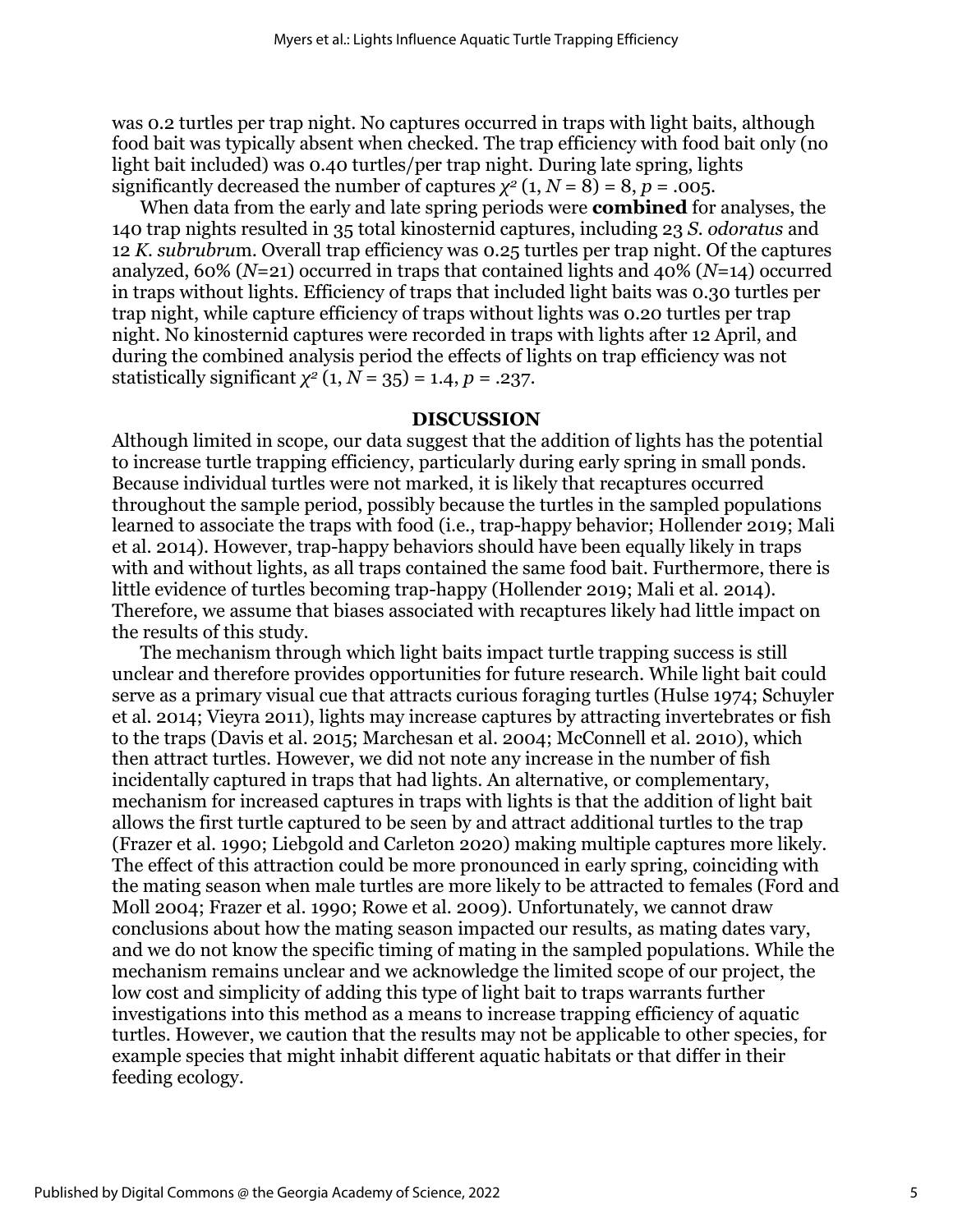Comparing the weekly capture efficiency of traps with lights to traps without lights indicates a well-defined point where light bait switched to no longer influencing capture rate (week of 11 April-17 April 2021), and after which lights began to decrease captures (Figure 1). This point corresponds with the separation of the early and late periods of spring used for analyses, as the end of the early spring period occurred midway through the week of equal capture efficiency. Further research is needed to better understand why lights significantly *increased* trapping efficiency during the early spring and significantly *reduced* efficiency in the late spring. It is possible that seasonal changes associated with late spring, such as warmer temperatures, longer daylight hours, and greater food availability, leads to increases in turtle activity (Ford and Moll 2004; Glorioso and Cobb 2012; Mahmoud 1969; Rowe et al. 2009; Tuma 2006) and therefore increases the likelihood that turtles encountered food bait in traps without the assistance of visual cues (Ford and Moll 2004; Spence-Bailey 2010). However, this does not explain why lights significantly reduced efficiency rather than having no effect.

We suspect the ability to escape our traps prior to traps being checked was a function of the general activity level of the turtles, which likely increased as the season progressed towards summer (Ford and Moll 2004; Glorioso and Cobb 2012; Mahmoud 1969; Rowe et al. 2009; Tuma 2006). In many instances during the late spring sampling period we encountered traps with all food bait consumed and no turtle captures. Although speculative at this point, we consider it plausible that the frequent instances of all bait being consumed without any captures during late spring are due to turtles escaping from traps after consuming the food bait (Frazer et al. 1990). Increases in the occurrence of escapes from traps is likely associated with increased activity levels of turtles resulting from seasonal environmental changes in late spring, such as increased daylight length and the documented increase in water temperatures. Unfortunately, our methodology did not allow us to determine turtle activity levels or body temperatures during our project and there is evidence that turtles can maintain body temperatures that differ from general water temperatures via behavioral thermoregulation (Picard et al. 2011).

If our interpretation of empty traps lacking bait is correct, lights may still attract turtles to the traps, but they also further increase the likelihood that those same turtles can locate the exit to the trap and escape after consuming the bait, causing the trap efficiency of traps that included lights to be significantly lower than traps without lights. Therefore, we suspect the benefits of lights as a visual cue offset the potential costs of increased escapes when overall activity is reduced during the early spring. However, during late spring when turtles may be more active, the likelihood of escape increases, and lights may ultimately reduce trapping efficiency.

The results from this study indicate that the impacts of light bait on freshwater turtle trapping success may vary seasonally, possibly due to varying levels of turtle activity. It is also possible that this effect may not extend to other turtle species, or other locations. Although early sampling indicated an increase in capture success due to lights, we recognize limitations to this study are imposed by the small sample size, short sample duration, and restricted spatial extent. Future studies could contribute to understanding the possible benefits of light by reducing these limitations, exploring the possible seasonal variation of the effects, or evaluating if certain light wavelengths are more influential in increasing trapping success. With a more refined understanding of the impacts of lights on freshwater turtle trapping, light baits could be employed in a wide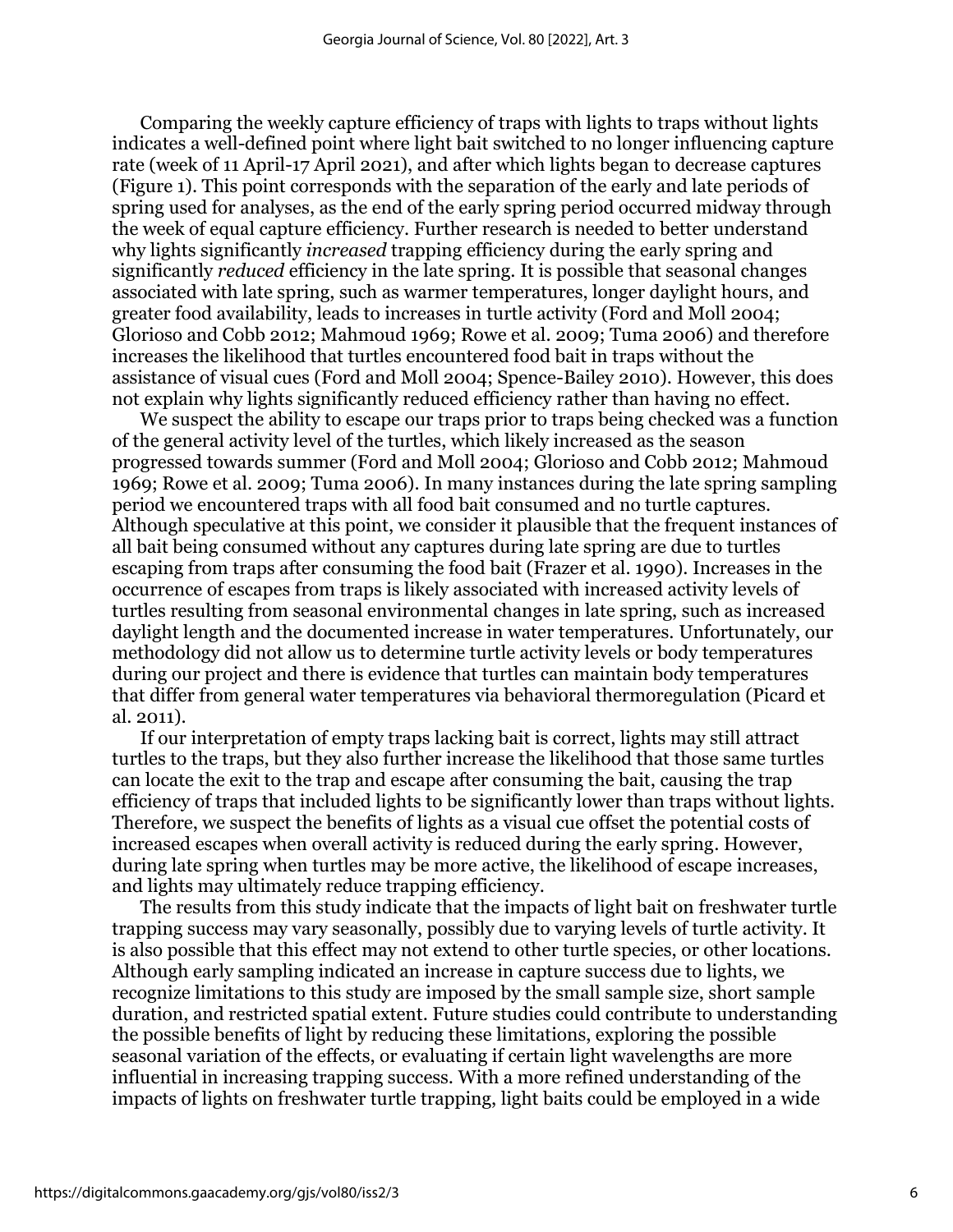range of field studies as an inexpensive and convenient way to improve captures, therefore benefiting monitoring and conservation programs of freshwater turtle species.

## **ACKNOWLEDGEMENTS**

The University of North Georgia Department of Biology provided financial support for this project. We are grateful to Robin Myers for editorial comments that greatly improved early versions of this manuscript and to Olivia and Alexander Bender for assistance with fieldwork. Two anonymous reviewers provided helpful comments that improved the quality of this manuscript.

## **REFERENCES**

- Antonishak, M., D. Muñoz, and D. Miller. 2017. Using glow sticks to increase funnel trap capture rates for adult vernal pool amphibians. Herpetological Review, 48(3), 544– 549.
- Buckalew, L.W. and W.H. Pearson. 1981. Determination of critical observed frequencies in chi square. Bulletin of the Psychonomic Society, 18(5), 289–290.
- Cagle, F.R. 1942. Turtle populations in southern Illinois. Copeia, 1942(3), 155–162.
- Carr, J.L. and R.B. Mast. 1988. Natural history observations of *Kinosternon herrerai* (Testudines: Kinosternidae). Trianea, 1, 87–97.
- Chandler, H.C., D.J. Stevenson, J.D. Mays, B.S. Stegenga, W.H. Vaigneur, and M.D. Moore. 2017. A new trap design for catching small emydid and kinosternid turtles. Herpetological Review, 48(2), 323–327.

Davis, J.L., R.A. Alford, and L. Schwarzkopf. 2015. Some lights repel amphibians: implications for improving trap lures for invasive species. International Journal of Pest Management, 61(4), 305–311.

- Ennen, J.R. and A.F. Scott. 2013. Home range characteristics and overwintering ecology of the stripe-necked musk turtle (*Sternotherus minor peltifer*) in middle Tennessee. Chelonian Conservation and Biology, 12(1), 199–203.
- Ford, D.K. and D. Moll. 2004. Sexual and seasonal variation in foraging patterns in the stinkpot, *Sternotherus odoratus*, in southwestern Missouri. Journal of Herpetology, 38(2), 296–301.

Frazer, N.B., J.W. Gibbons, and T.J. Owens. 1990. Turtle trapping: preliminary tests of conventional wisdom. Copeia, 1990(4), 1150–1152.

- Gibbons, J.W. and J. E. Lovich. 2019. Where has turtle ecology been, and where is it going? Herpetologica, 75(1), 4-20.
- Gibbons, J.W., D.E. Scott, T.J. Ryan, K.A. Buhlmann, T.D. Tuberville, B.S. Metts, J.L. Greene, T. Mills, Y. Leiden, S. Poppy, and C.T. Winne. 2000. The global decline of reptiles, déjà vu amphibians. BioScience, 50(8), 653–666.
- Glorioso, B.M. and V.A. Cobb. 2012. Diel and temporal activity indicated by feeding in the eastern musk turtle, *Sternotherus odoratus*, at Reelfoot Lake, Tennessee. Herpetological Conservation and Biology, 7(3), 323–329.
- Hollender, E.C. 2019. Freshwater turtle community composition in mined land strip Pit Lakes and the effects of learned trap avoidance on capture rates of *Sternotherus odoratus* and *Trachemys scripta*. MSU Graduate Theses. 3449 pp.
- Hulse, A.C. 1974. Food habits and feeding behavior in *Kinosternon sonoriense* (Chelonia: Kinosternidae). Journal of Herpetology, 8(3), 195–199.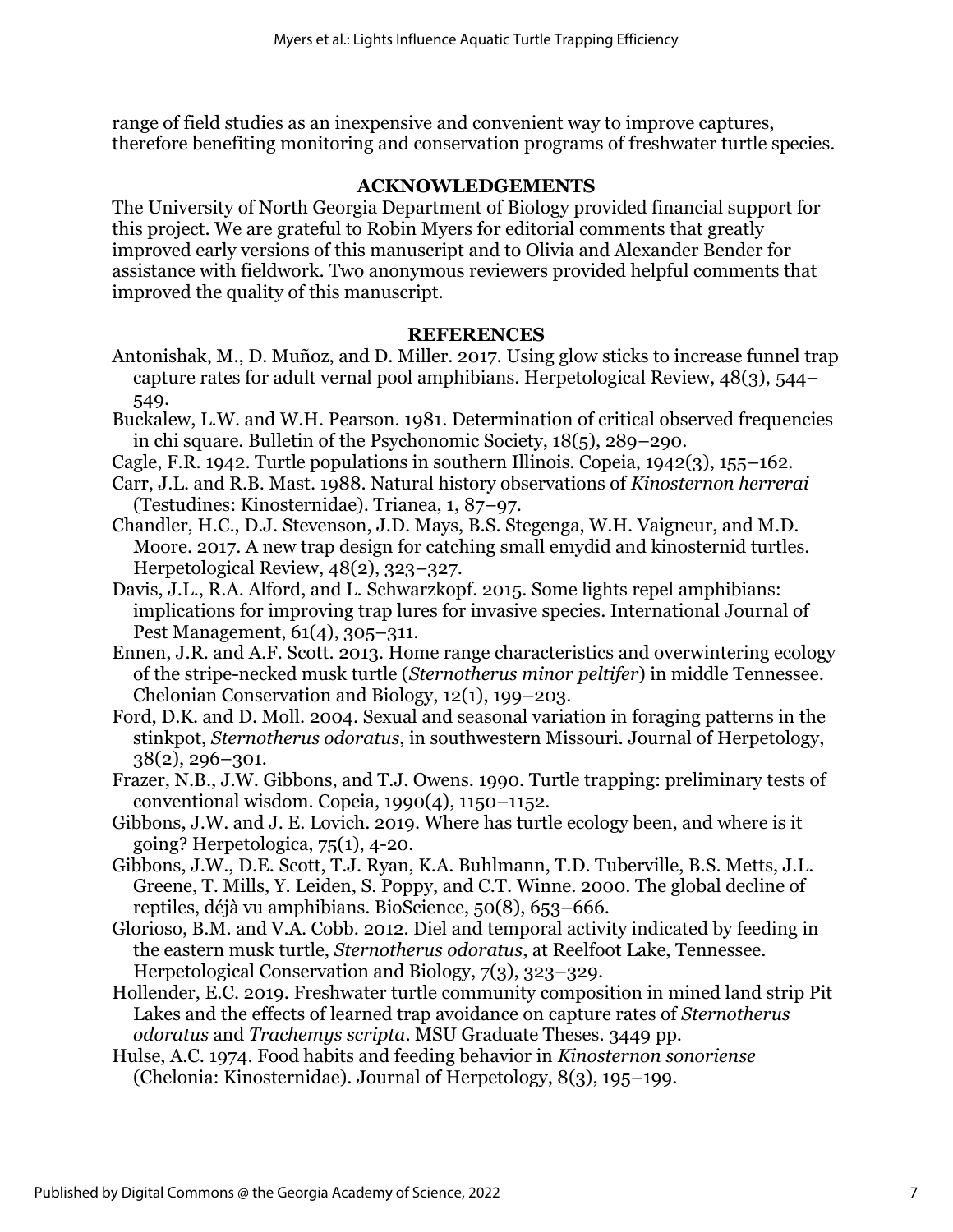- Jensen, J.B., C.D. Camp, W. Gibbons, and M.J. Elliot. 2008. Amphibians and reptiles of Georgia. University of Georgia Press, Athens. 575 pp.
- Lagler, K.F. 1943. Methods of collecting freshwater turtles. Copeia, 1943(1), 21–25.
- Liebgold, E.B. and K.L. Carleton. 2020. The right light: tiger salamander capture rates and spectral sensitivity. Wildlife Society Bulletin, 44(1), 68–76.
- Longcore, T. and C. Rich. 2004. Ecological light pollution. Frontiers in Ecology and the Environment, 2(4), 191-198.
- Lovich, J.E., J.R. Ennen, M. Agha, and J.W. Gibbons. 2018. Where have all the turtles gone, and why does it matter? BioScience, 68(10), 771–781.
- MacKenzie, D.I., J.D. Nichols, N. Sutton, K. Kawanishi, and L.L. Bailey. 2005. Improving inferences in population studies of rare species that are detected imperfectly. Ecology, 86(5), 1101–1113.
- Mahmoud, I.Y. 1969. Comparative ecology of the kinosternid turtles of Oklahoma. The Southwestern Naturalist, 14(1), 31–66.
- Mali, I., D.J. Brown, J.R. Ferrato, and M.R.J. Forstner. 2014. Sampling freshwater turtle populations using hoop nets: testing potential biases. Wildlife Society Bulletin, 38(3), 580–585.
- Mali, I., D.J. Brown, M.C. Jones, and M.R.J. Forstner. 2012. Switching bait as a method to improve freshwater turtle capture and recapture success with hoop net traps. Southeastern Naturalist, 11(2), 311–318.
- Mali, I., D. Haynes and M.R.J. Forstner. 2014. Effects of bait type, bait age, and trap hours on capture success of freshwater turtles. Southeastern Naturalist, 13(3), 619– 625.
- Marchesan, M., M. Spoto, L. Verginella, and E.A. Ferrero. 2005. Behavioural effects of artificial light on fish species of commercial interest. Fisheries Research, 73, 171–185.
- McConnell, A., R. Routledge, and B.M. Connors. 2010. Effect of artificial light on marine invertebrate and fish abundance in an area of salmon farming. Marine Ecology Progress Series, 419, 147–156.
- McLeod, L.E. and M.J. Costello. 2017. Light traps for sampling marine biodiversity. Helgoland Marine Research, 71(2).
- Munscher, E.C., A.D. Walde, A.M. Walde, B.P. Butterfield, and N. Salvatico. 2017. A novel bait for capturing eastern musk turtles. Southeastern Naturalist, 16(2), 252– 260.
- Oxenrider, K.J., B.M. Heres, and D.J. Brown. 2019. Influence of bait type on capture success of *Clemmys guttata* and *Chrysemys picta* using small hoop nets in shallow wetlands. Herpetological Review, 50(3), 490-492.
- Picard, G., M-A. Carriere, and G. Blouin-Demers. 2011. Common musk turtles (Sternotherus odoratus) select habitats of high thermal quality at the northern extreme of their range. Amphibia-Reptilia, 32, 83-92.
- Ream, C., and R. Ream. 1966. The influence of sampling methods on the estimation of population structure in painted turtles. The American Midland Naturalist, 75(2), 325–338.
- Roth, A.D., A.R. Krochmal, and T.C. Roth. 2021. Context-specific cue use in the Eastern painted turtle (*Chrysemys picta*) and its effects on decision making. Behaviour, 158,  $12-13.$